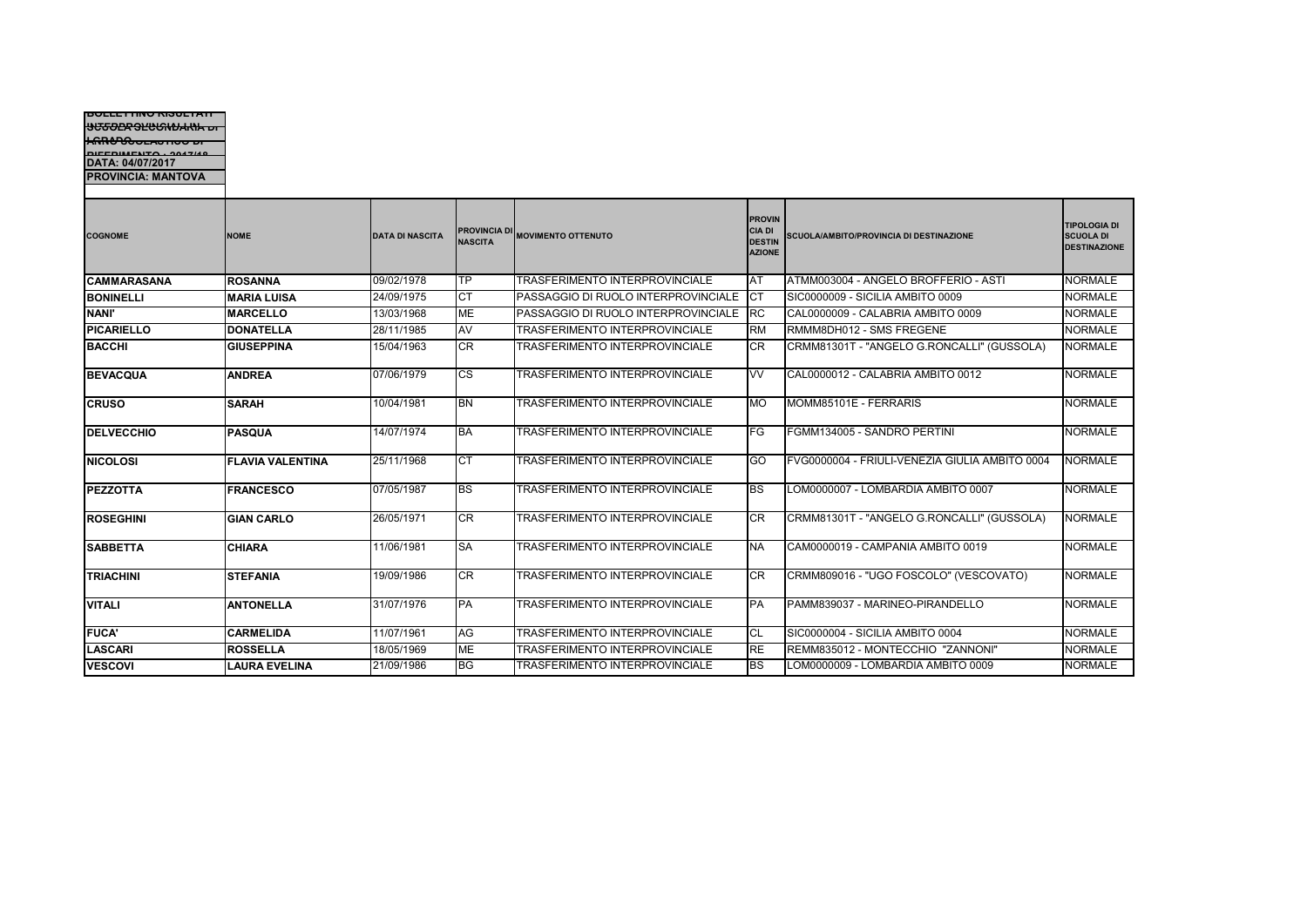| <b>TIPO CATTEDRA</b>    | <b>AMBITO DI DESTINAZIONE</b>           | CLASSE DI CONCORSO/TIPOLOGIA DI POSTO DI<br><b>DESTINAZIONE</b> | <b>PRECEDENZA</b>    | <b>PUNTEG</b><br><b>GIO</b> | <b>TIPO DI MOVIMENTO</b>   | ORDINE SCUOLA DI TIOLARITA'/INCARICO |
|-------------------------|-----------------------------------------|-----------------------------------------------------------------|----------------------|-----------------------------|----------------------------|--------------------------------------|
| <b>CATTEDRA INTERNA</b> | PIE0000013 - PIEMONTE AMBITO 0013       | DH - SOST, MINORATI DELL'UDITO                                  |                      |                             | 81.00 MOVIMENTO A DOMANDA  | SCUOLA SECONDARIA DI I GRADO         |
|                         |                                         | EH - SOST, MINORATI PSICOFISICI                                 |                      |                             | 169.00 MOVIMENTO A DOMANDA | SCUOLA SECONDARIA DI II GRADO        |
|                         |                                         | EH - SOST, MINORATI PSICOFISICI                                 |                      |                             | 64.00 MOVIMENTO A DOMANDA  | SCUOLA SECONDARIA DI II GRADO        |
| <b>CATTEDRA INTERNA</b> | LAZ0000010 - LAZIO AMBITO 0010          | EH - SOST, MINORATI PSICOFISICI                                 |                      |                             | 36.00 MOVIMENTO A DOMANDA  | SCUOLA SECONDARIA DI I GRADO         |
| <b>CATTEDRA INTERNA</b> | LOM0000013 - LOMBARDIA AMBITO 0013      | A022 - ITAL., STORIA, ED. CIVICA, GEOG. SC. I GR                |                      |                             | 101.00 MOVIMENTO A DOMANDA | SCUOLA SECONDARIA DI I GRADO         |
|                         |                                         | A022 - ITAL., STORIA, ED. CIVICA, GEOG. SC. I GR                |                      |                             | 50.00 MOVIMENTO A DOMANDA  | SCUOLA SECONDARIA DI I GRADO         |
| <b>CATTEDRA INTERNA</b> | EMR0000009 - EMILIA ROMAGNA AMBITO 0009 | A022 - ITAL., STORIA, ED. CIVICA, GEOG. SC. I GR                |                      |                             | 66,00 MOVIMENTO A DOMANDA  | SCUOLA SECONDARIA DI I GRADO         |
| <b>CATTEDRA INTERNA</b> | PUG0000016 - PUGLIA AMBITO 0016         | A022 - ITAL., STORIA, ED. CIVICA, GEOG. SC. I GR                |                      |                             | 57.00 MOVIMENTO A DOMANDA  | SCUOLA SECONDARIA DI I GRADO         |
|                         |                                         | A022 - ITAL., STORIA, ED. CIVICA, GEOG. SC. I GR                |                      |                             | 24.00 MOVIMENTO A DOMANDA  | SCUOLA SECONDARIA DI I GRADO         |
|                         |                                         | A022 - ITAL., STORIA, ED. CIVICA, GEOG. SC. I GR                |                      |                             | 18.00 MOVIMENTO A DOMANDA  | SCUOLA SECONDARIA DI I GRADO         |
| <b>CATTEDRA INTERNA</b> | LOM0000013 - LOMBARDIA AMBITO 0013      | A022 - ITAL., STORIA, ED. CIVICA, GEOG. SC. I GR                |                      |                             | 57.00 MOVIMENTO A DOMANDA  | SCUOLA SECONDARIA DI I GRADO         |
|                         |                                         | A022 - ITAL., STORIA, ED. CIVICA, GEOG. SC. I GR                |                      |                             | 53.00 MOVIMENTO A DOMANDA  | SCUOLA SECONDARIA DI I GRADO         |
| <b>CATTEDRA INTERNA</b> | LOM0000013 - LOMBARDIA AMBITO 0013      | A022 - ITAL., STORIA, ED. CIVICA, GEOG. SC. I GR                |                      |                             | 24.00 MOVIMENTO A DOMANDA  | SCUOLA SECONDARIA DI I GRADO         |
| <b>CATTEDRA INTERNA</b> | SIC0000021 - SICILIA AMBITO 0021        | A022 - ITAL., STORIA, ED. CIVICA, GEOG. SC. I GR                | Prevista dal C.C.N.I |                             | 41.00 MOVIMENTO A DOMANDA  | SCUOLA SECONDARIA DI I GRADO         |
|                         |                                         | AA25 - LINGUA STRANIERA (FRANCESE)                              |                      |                             | 66.00 MOVIMENTO A DOMANDA  | SCUOLA SECONDARIA DI I GRADO         |
| <b>CATTEDRA INTERNA</b> | EMR0000018 - EMILIA ROMAGNA AMBITO 0018 | AA25 - LINGUA STRANIERA (FRANCESE)                              |                      |                             | 84,00 MOVIMENTO A DOMANDA  | SCUOLA SECONDARIA DI I GRADO         |
|                         |                                         | AD25 - LINGUA STRANIERA (TEDESCO)                               |                      |                             | 18,00 MOVIMENTO A DOMANDA  | SCUOLA SECONDARIA DI I GRADO         |